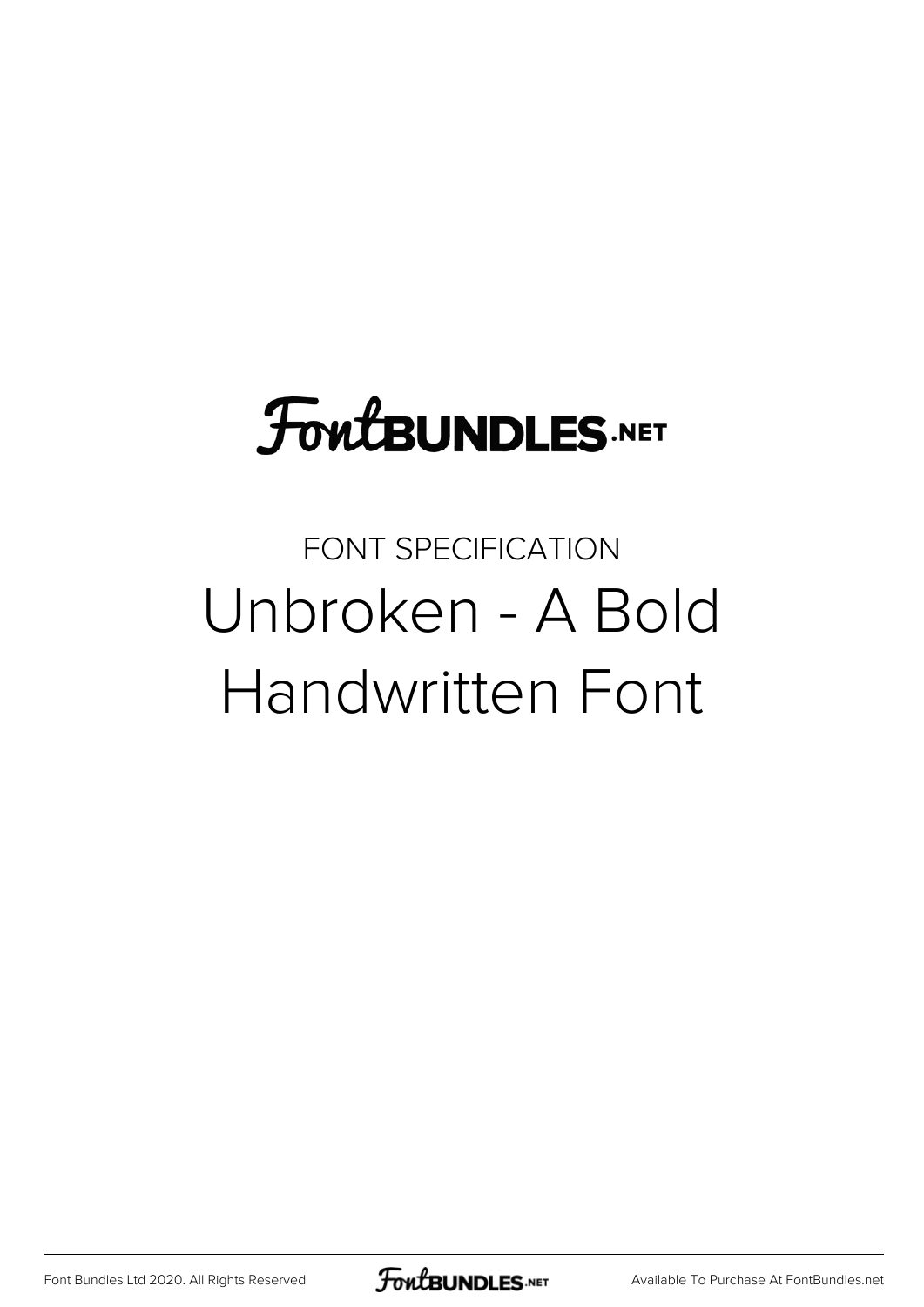Unbroken - Regular

**Uppercase Characters** 

#### ABCDEFGHI JKLMOPQ RSTUVWXYZ

Lowercase Characters

#### ABCDEFGHI JKLMOPO RSTUVWXYZ

**Numbers** 

#### 0123456789

Punctuation and Symbols

|  | $\frac{1}{2}$ " # \$ % & ' ( )          |  |  |  |
|--|-----------------------------------------|--|--|--|
|  | $x + , - , : : : <$                     |  |  |  |
|  | $> ?$ [ \ ] ^ - {                       |  |  |  |
|  | $\}$ i t $\leq$ $\alpha$ $\leq$ $\cdot$ |  |  |  |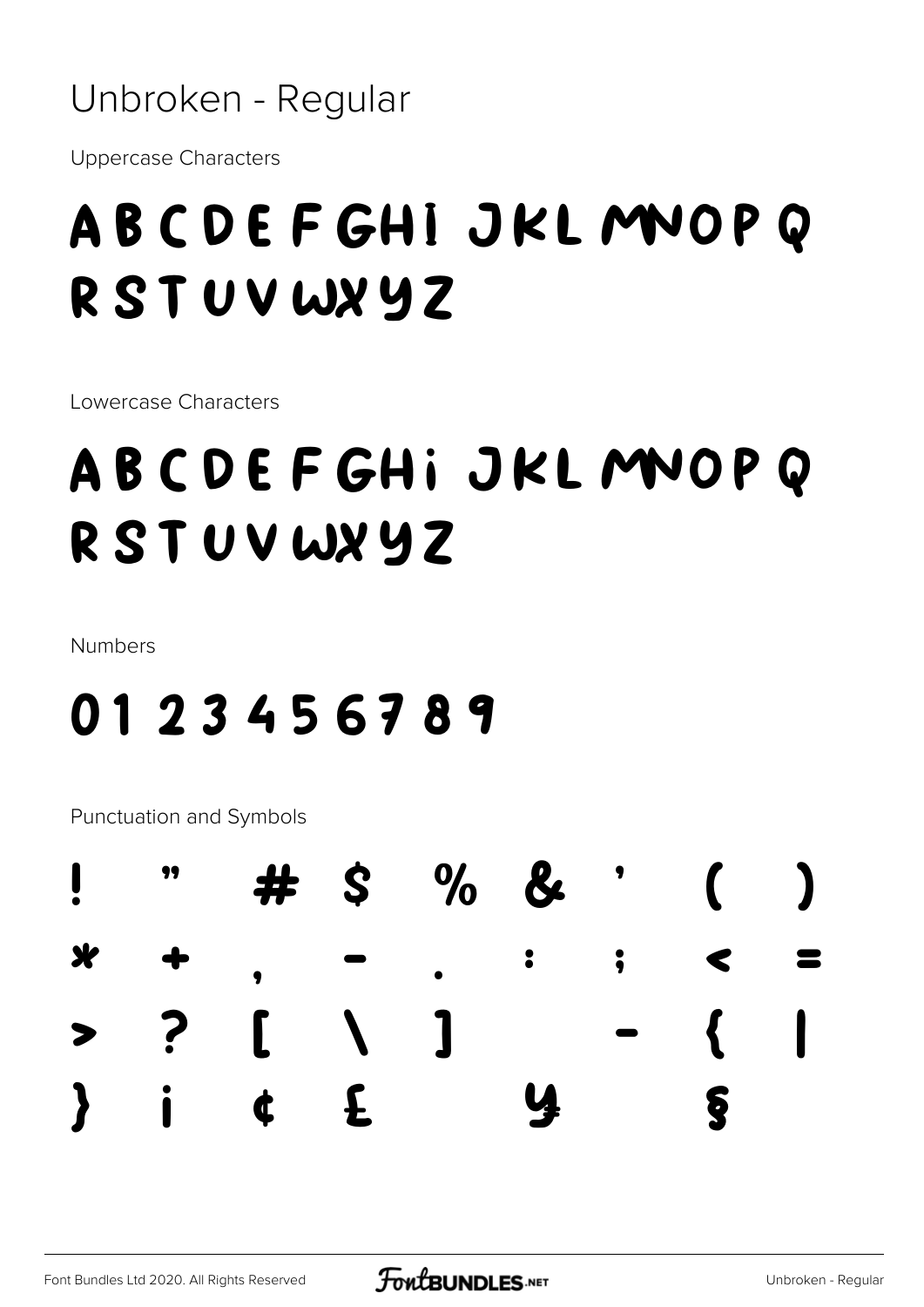

All Other Glyphs

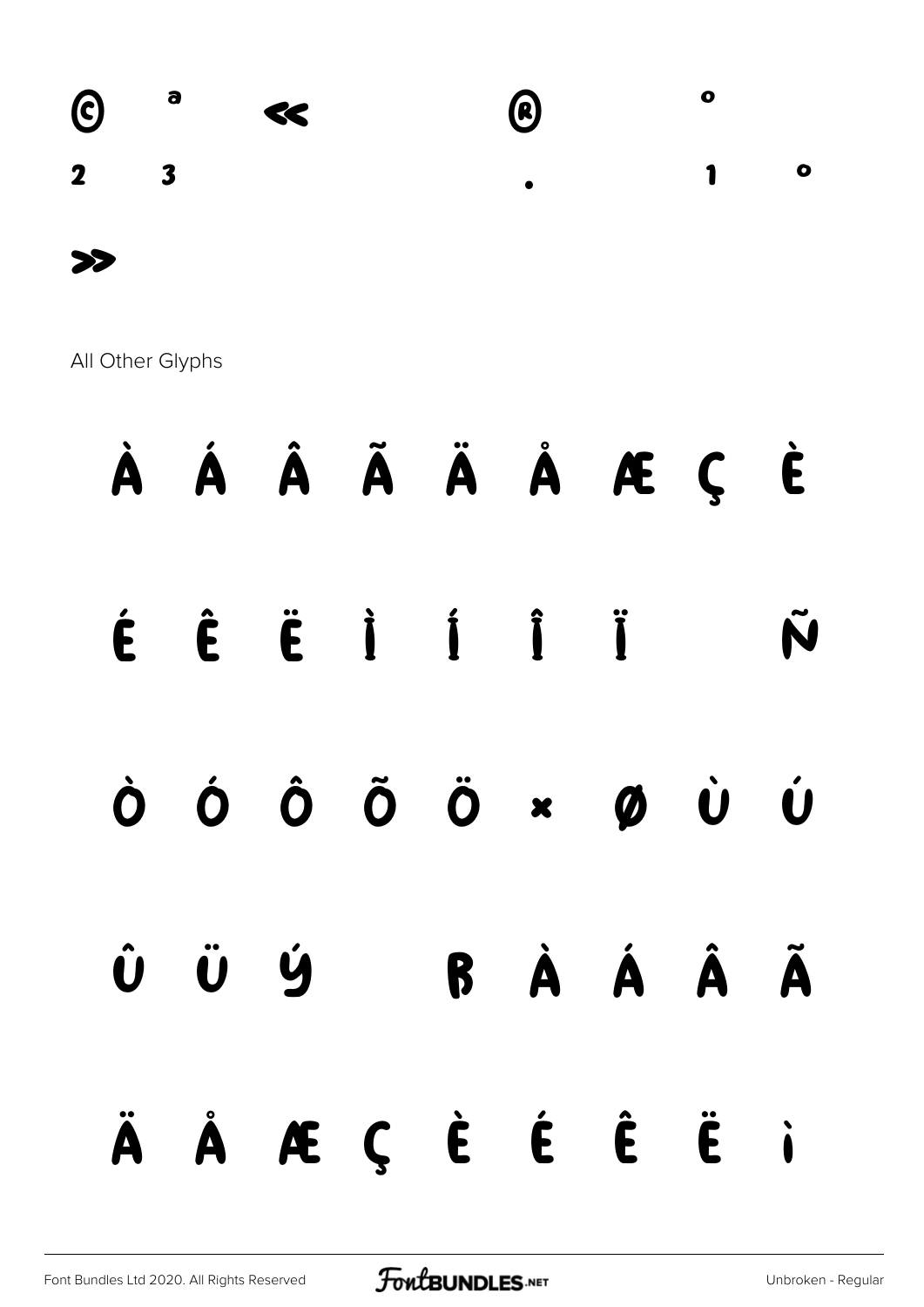## í î ï ñ ò ó ô õ ö ø ù ú û ü ý  $\mathsf{b}$

ÿ

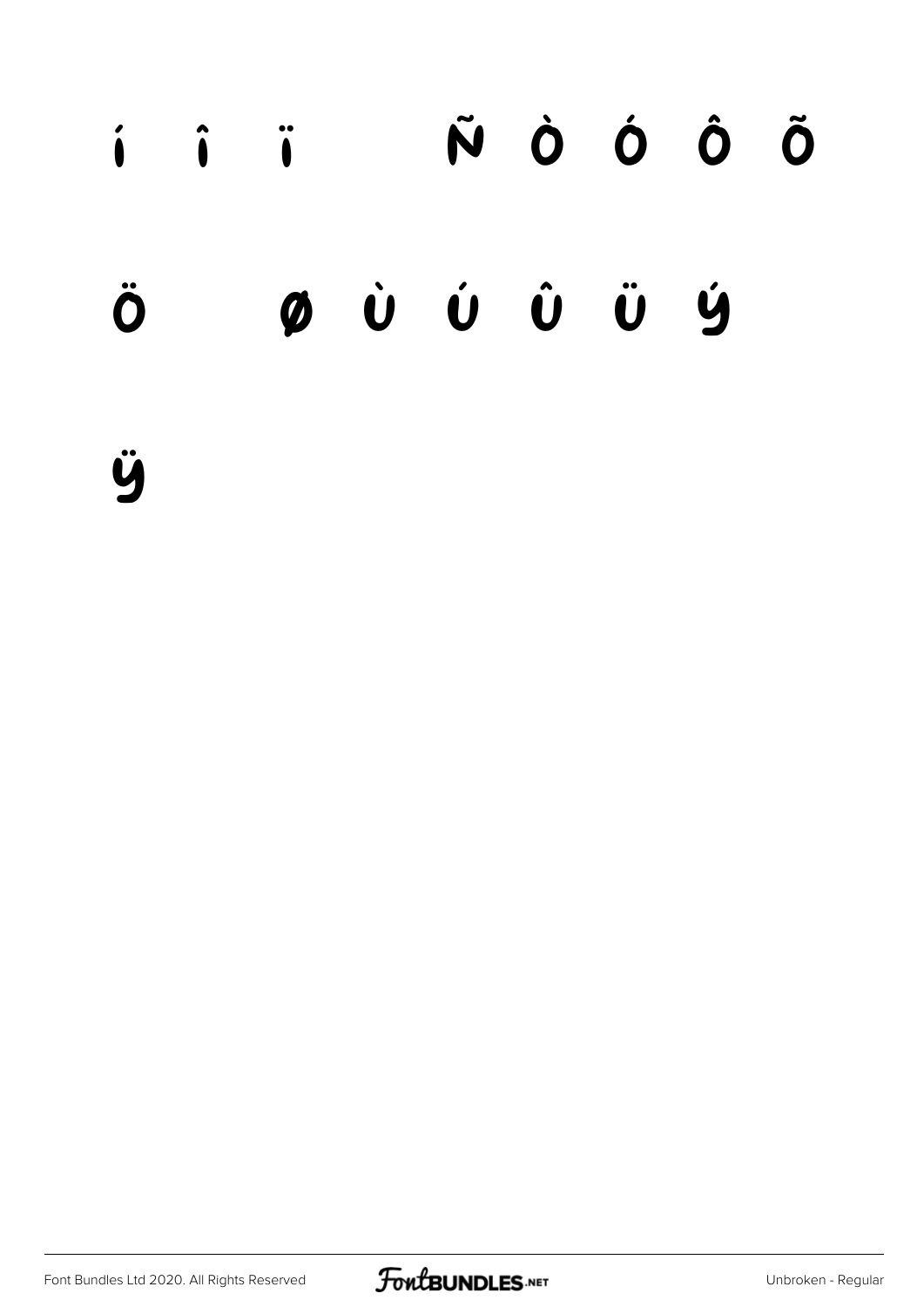Unbroken - Regular

**Uppercase Characters** 

#### ABCDEFGHIJKLMNOPQR STUVWXYZ

Lowercase Characters

#### ABCDEFGHIJKLMNOPQR STUVWXYZ

**Numbers** 

#### 0123456789

**Punctuation and Symbols** 

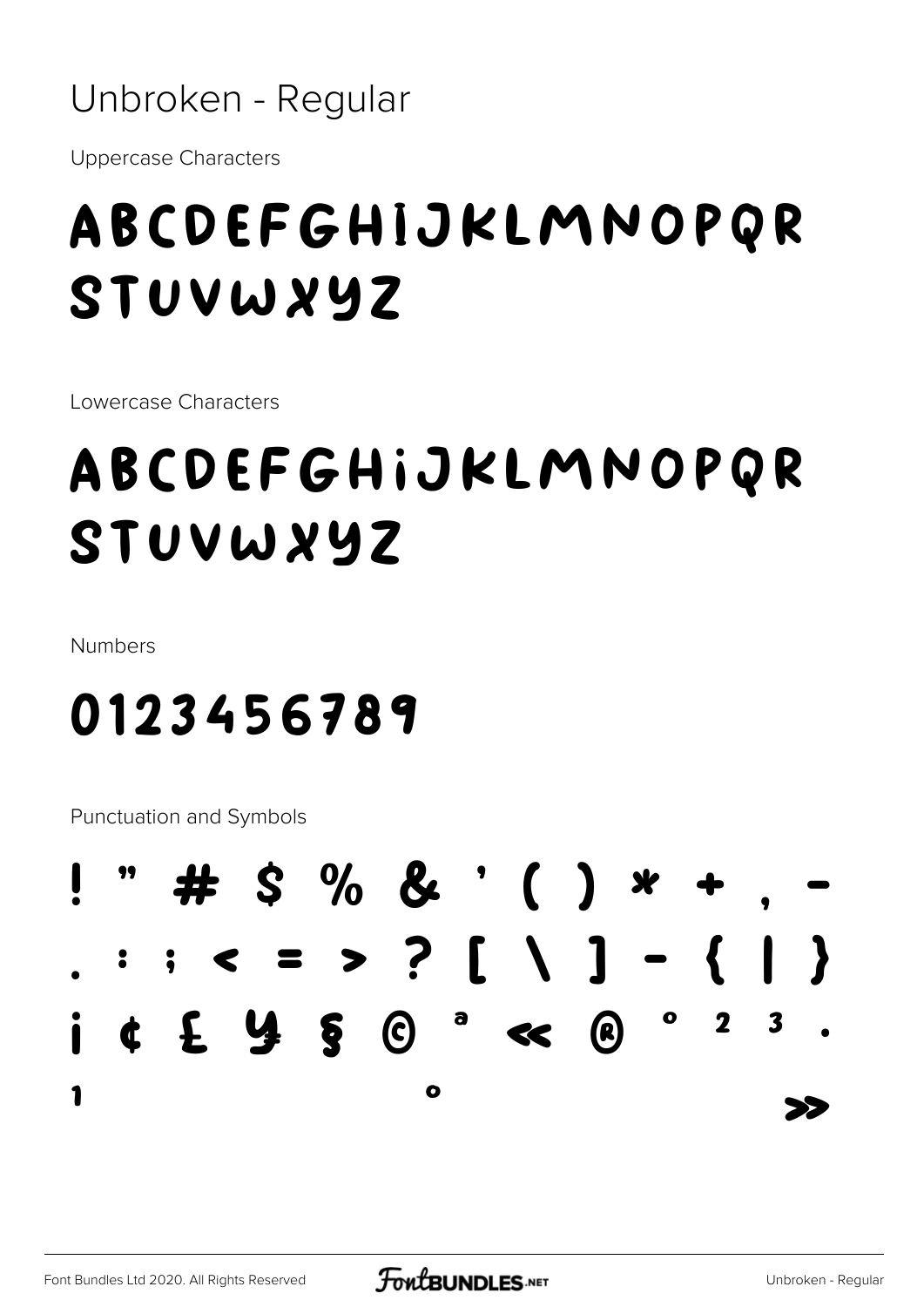All Other Glyphs

# À Á Â Ã Ä Å Æ Ç È É Ê Ë Ì Í Î Ï Ñ Ò Ó Ô Õ Ö × Ø Ù Ú Û Ü Ý ß à á â ã ä å æ ç è é ê ë ì í î ï ñ ò ó ô õ ö ø ù